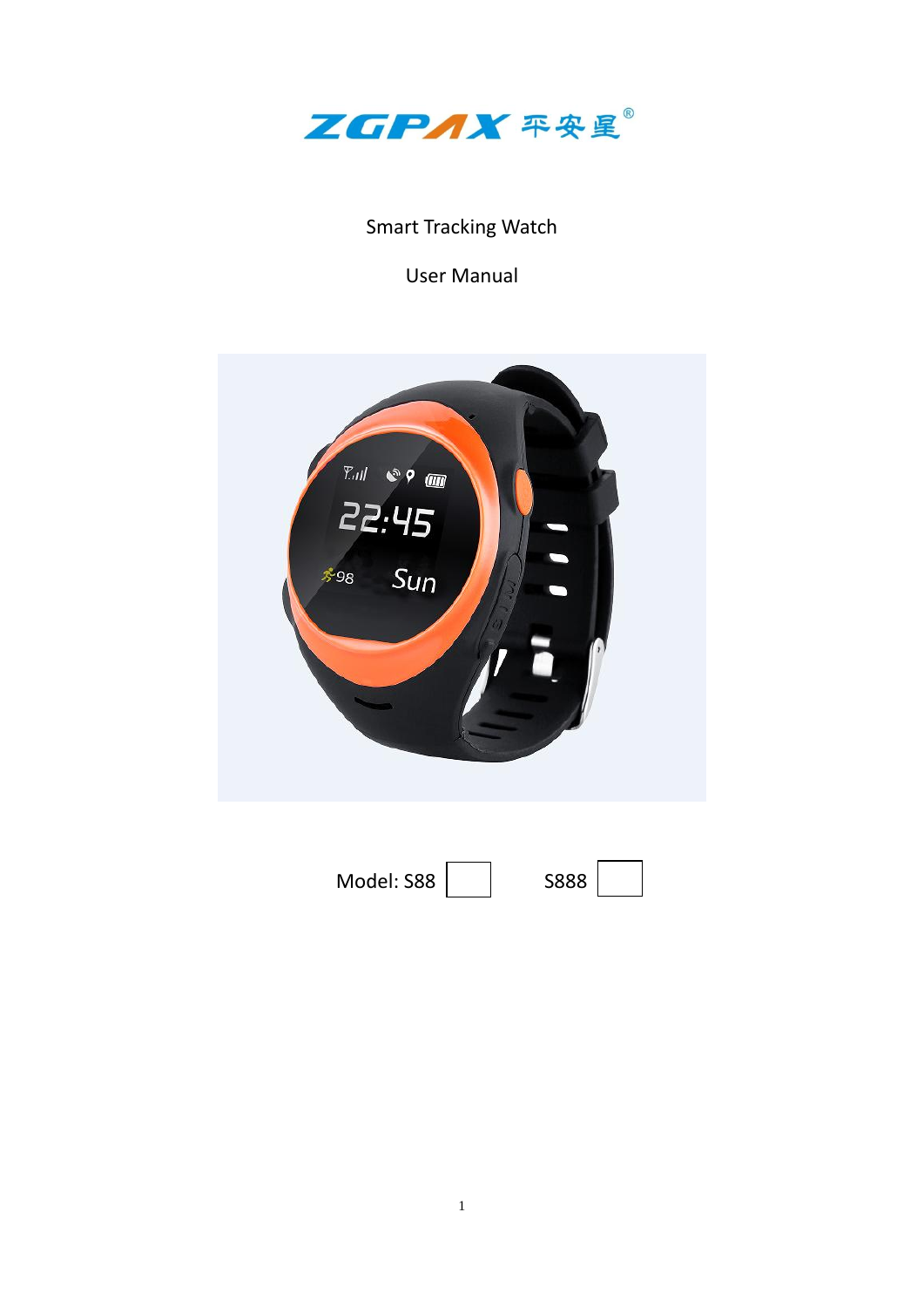## **1. Product Description**

Features of GPS Tracking Watch

 GPS/LBS/WiFi (optional) positioning modes  $\triangleright$  SOS  $\triangleright$  Family number fast dialing  $\triangleright$  GEO fence  $\triangleright$  Online positioning  $\triangleright$  History track playback  $\triangleright$  Two-way call, remote monitoring > Pedometer  $\triangleright$  Synchronize the weather  $\triangleright$  Call vibration Falling alarm (optional)

# **2. Interface and Appearance**

## (1)Appearance



- 1. Microphone
- 2. SOS
- 3. Display
- 4. SIM card slot
- 5. Speaker
- 6. USB port
- 7. TEL1 button
- 8. Reset hole
- 9. Power button
- 10. TEL2 button

(2) Screen icon descriptions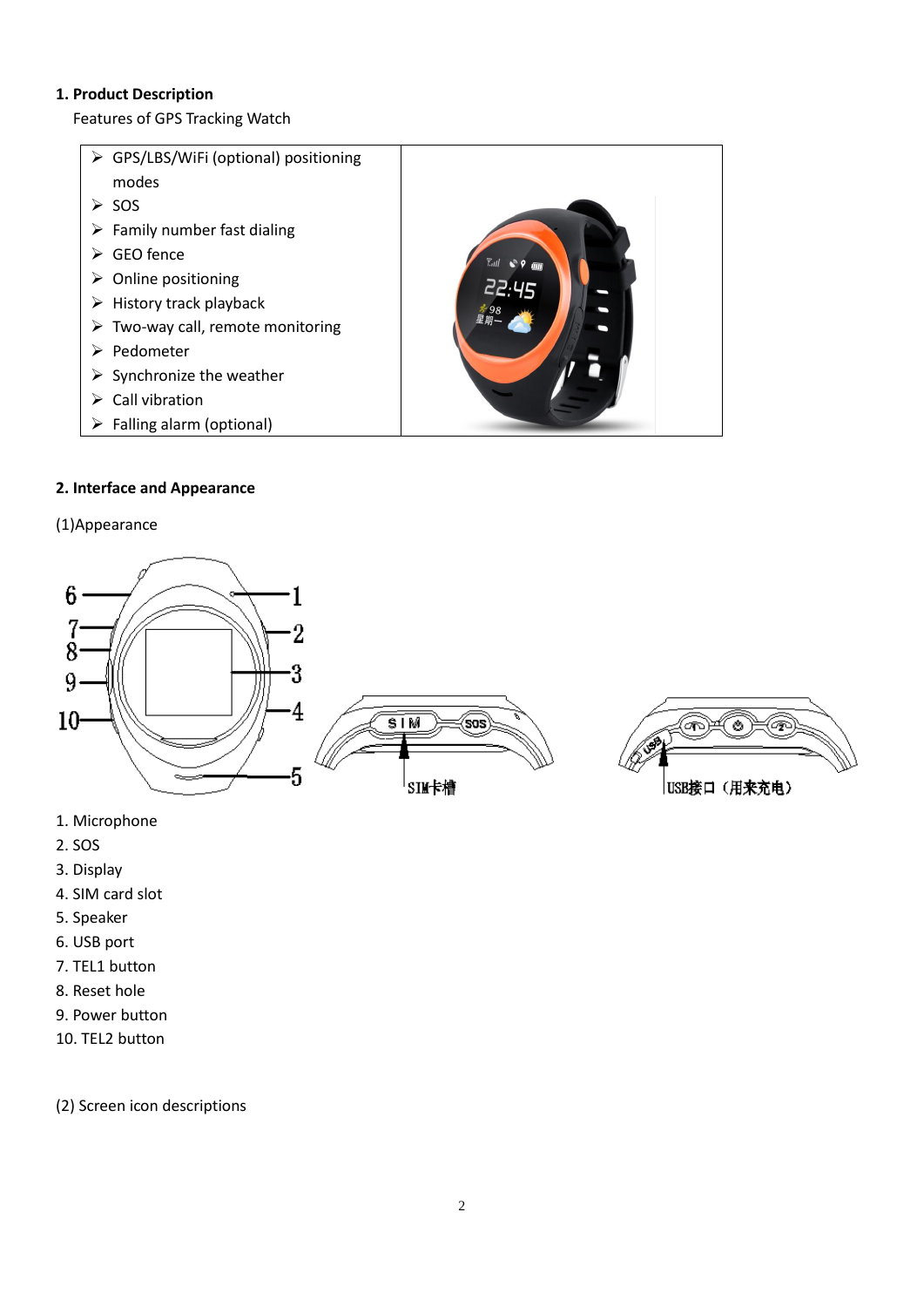| GPS已打开                            | <b>GPRS</b>                   | 电池电量状态                        |
|-----------------------------------|-------------------------------|-------------------------------|
| 计步                                | اس¥<br>网络信号强度                 | 12:18<br>显示时间                 |
| <b>GPS</b> activated<br>Pedometer | <b>GPRS</b><br>Network Signal | <b>Battery Status</b><br>Time |

(3) Install SIM card

1) Before installing the SIM card

A. It is recommended that you wear the watch, go to outdoor open areas, long press "Power" button for around 3 seconds to boot; Wait about 1 minute, the watch with GPS function will automatically use the GPS Time Giving (time accurate to 0.01 second).

B. Lighten the screen to view time, date, day and weather.

C. Under standby mode, long press "Power" button for 3 seconds, the watch will automatically shut down.

#### 2) Install SIM card

A. In the power off state, insert the micro SIM card in the direction shown in the figure (make sure the SIM card is enabled with functions of Caller ID display, sending and receiving SMS, and GPRS)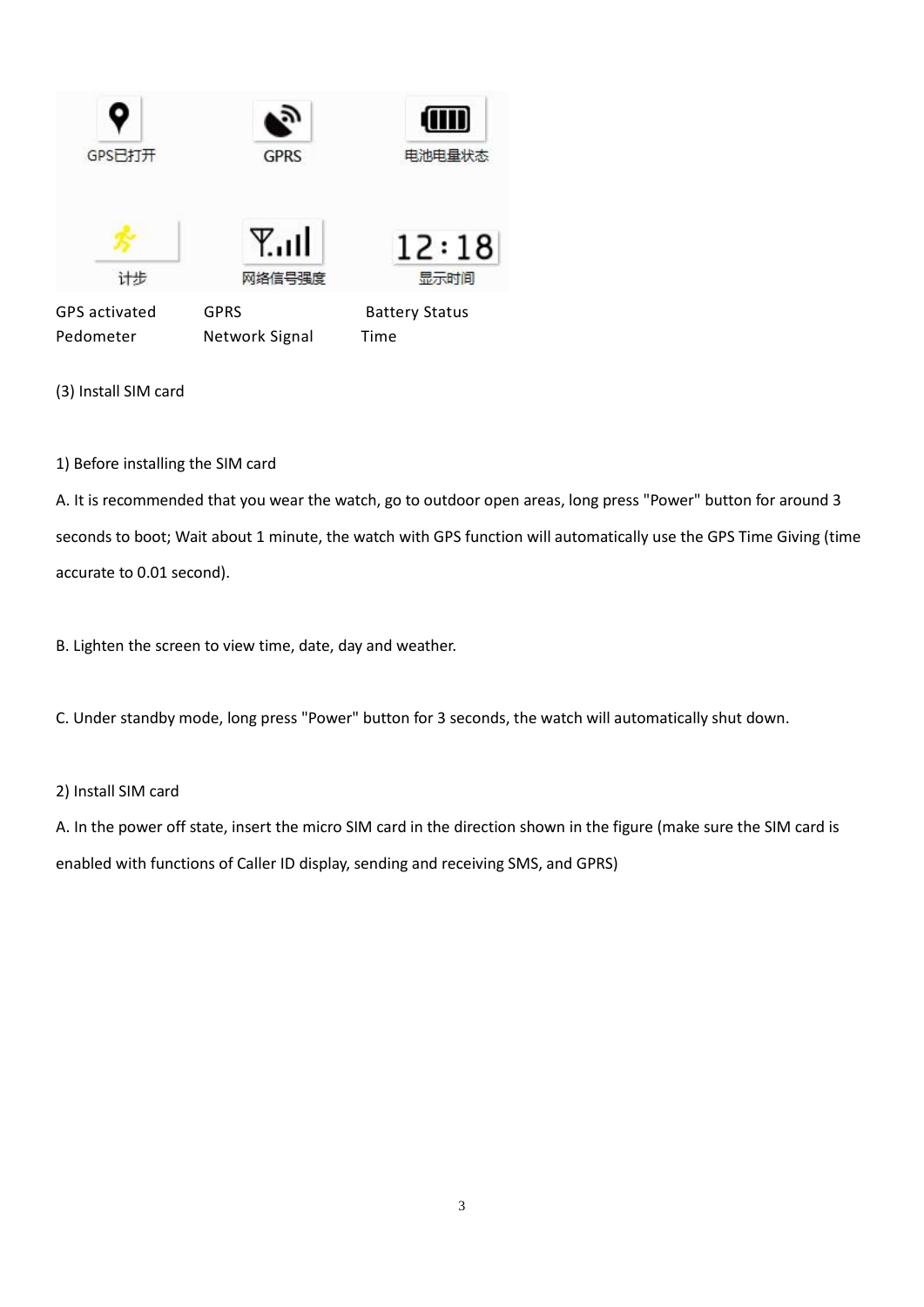

As the picture shows:

Push the SIM card carefully until you hear a click. The card will be fastened in the watch.

B. Long press "Power" button about 3 seconds to boot, the watch will synchronize to the server in around 1 minute when network is normal.

(4) Watch functions and operation methods

Switch on: Long press the power button and release it after 3 seconds

Switch off: After removing SIM card, long press the power button and release it after 3 seconds. When SIM card is inserted, you can try to turn off by Reset button.

Pedometer: When the watch is switched on, the pedometer function is automatically activated, and the counting steps are cleared at 24:00 everyday.

Emergency call: Long press SOS button, the watch will dial SOS number (SOS number is the administrator number set at the first time).

Family number 1: Long press TEL1 button, the watch will dial family number 1 (second set number after administrator number); press the TEL1 button to enter the phonebook where you can set multiple numbers.Select and dial the desired phone number by pressing the TEL1 button.

Family number 2: Long press TEL 2 button, the watch will dial the family number 2 (second set number after administrator number); press TEL2 button to enter the voice chat interface where you can choose any contact for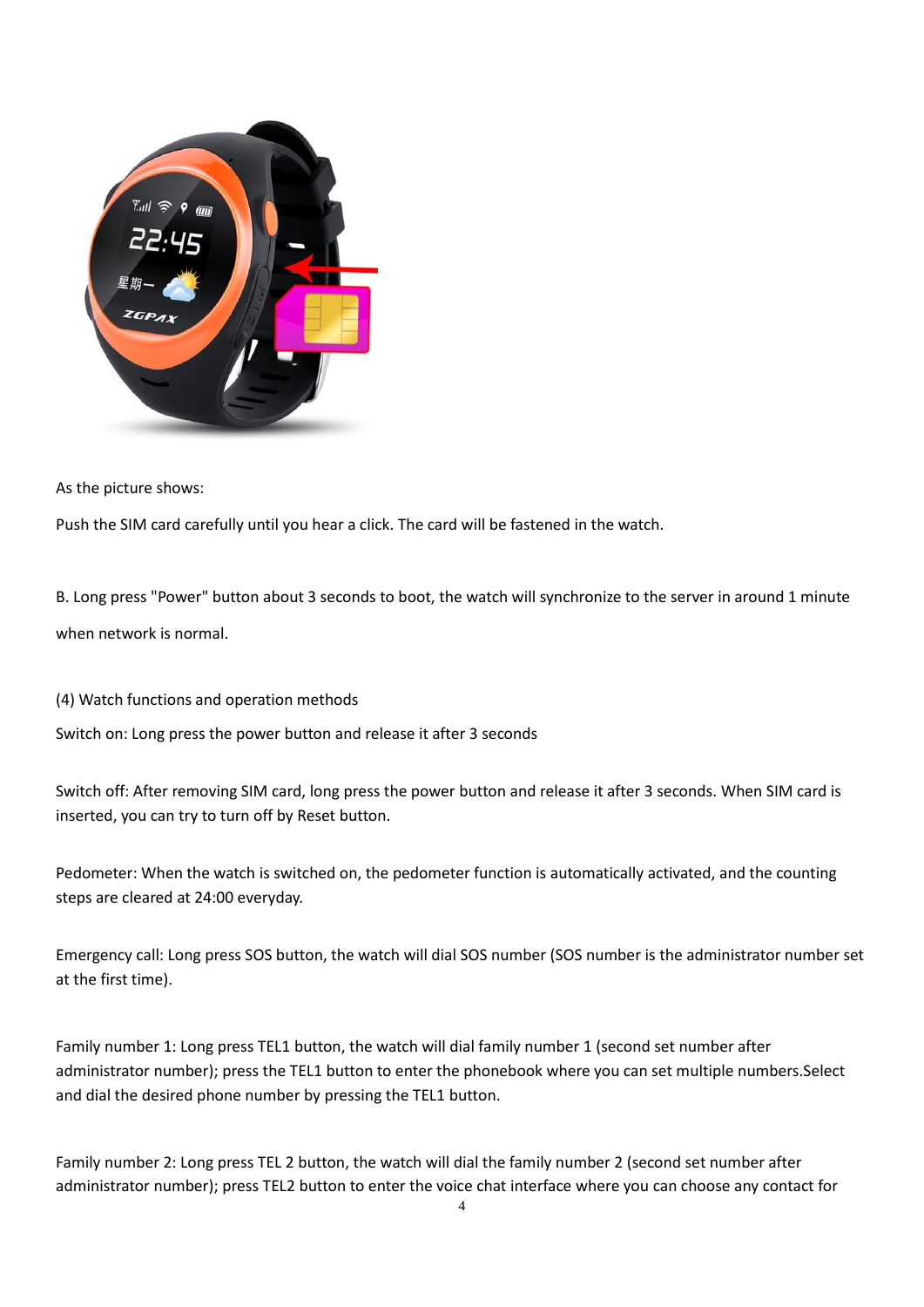voice chat.

Reset: When the watch does respond or cannot turn it on, you can try to reset it by pressing the Reset hole.

## **3. Apps for mobile phones**

(1) App Download

Method 1: Use Android phone/iPhoneto scan the QR code as follows, download the app and install it.



For iOS For Android OS

Method 2: For iOS users, search "ZPGAX Tracker" in AppStore, download the app and install it.

# (2)Register

1)Download the app, install and run it;

2)Tap "New user" on the register interface, choose the country or area, input your mobile number, tap"Next" to

## finish the register.

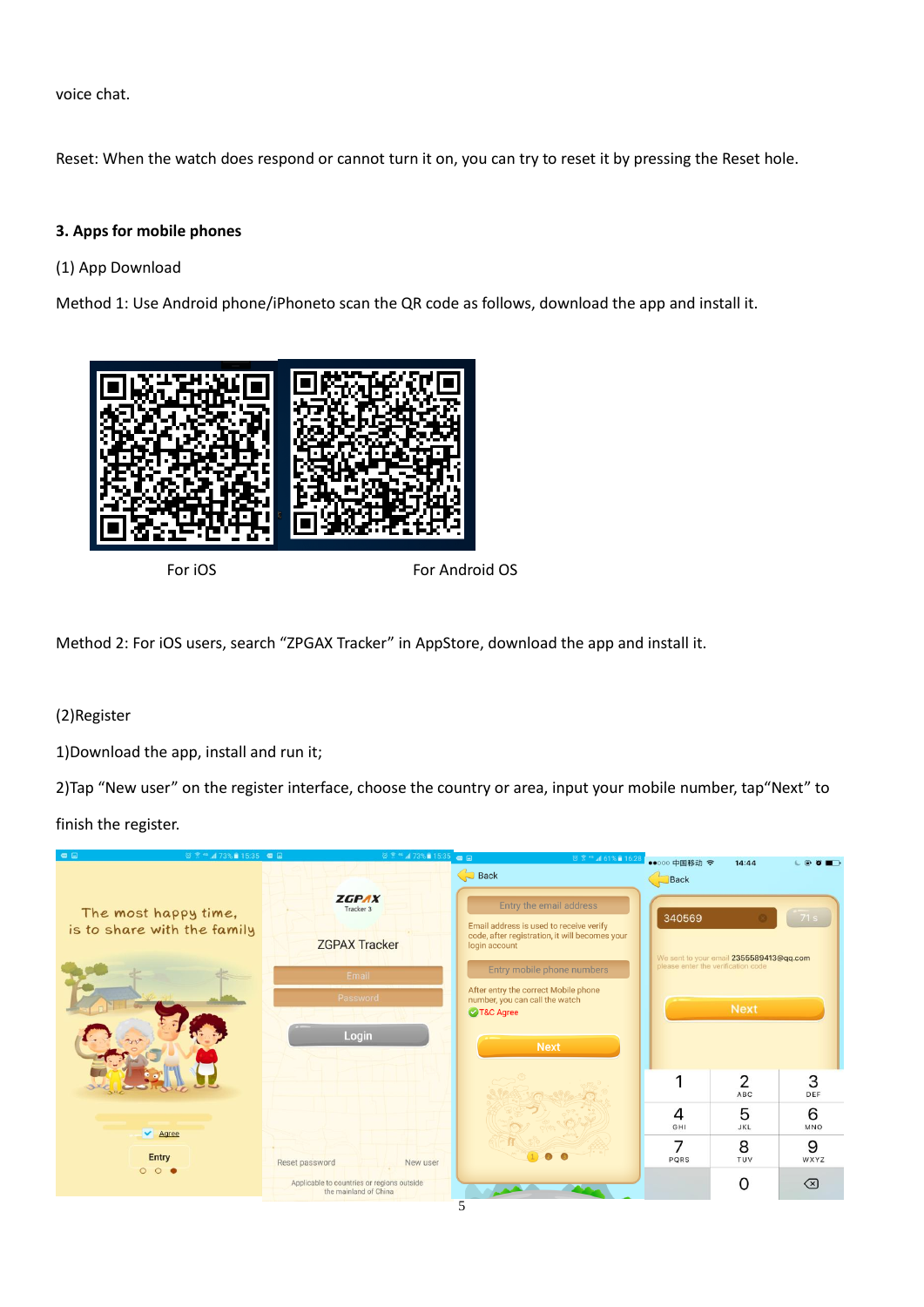# (3)Use the watch

- 1) Smart watch phone connects WiFi and turn on the operator data business.
- 2) Select area, input the registered account and the password, log in the app interface



# 3)Add a watch

Scan the QR code or input the CID number to add a watch: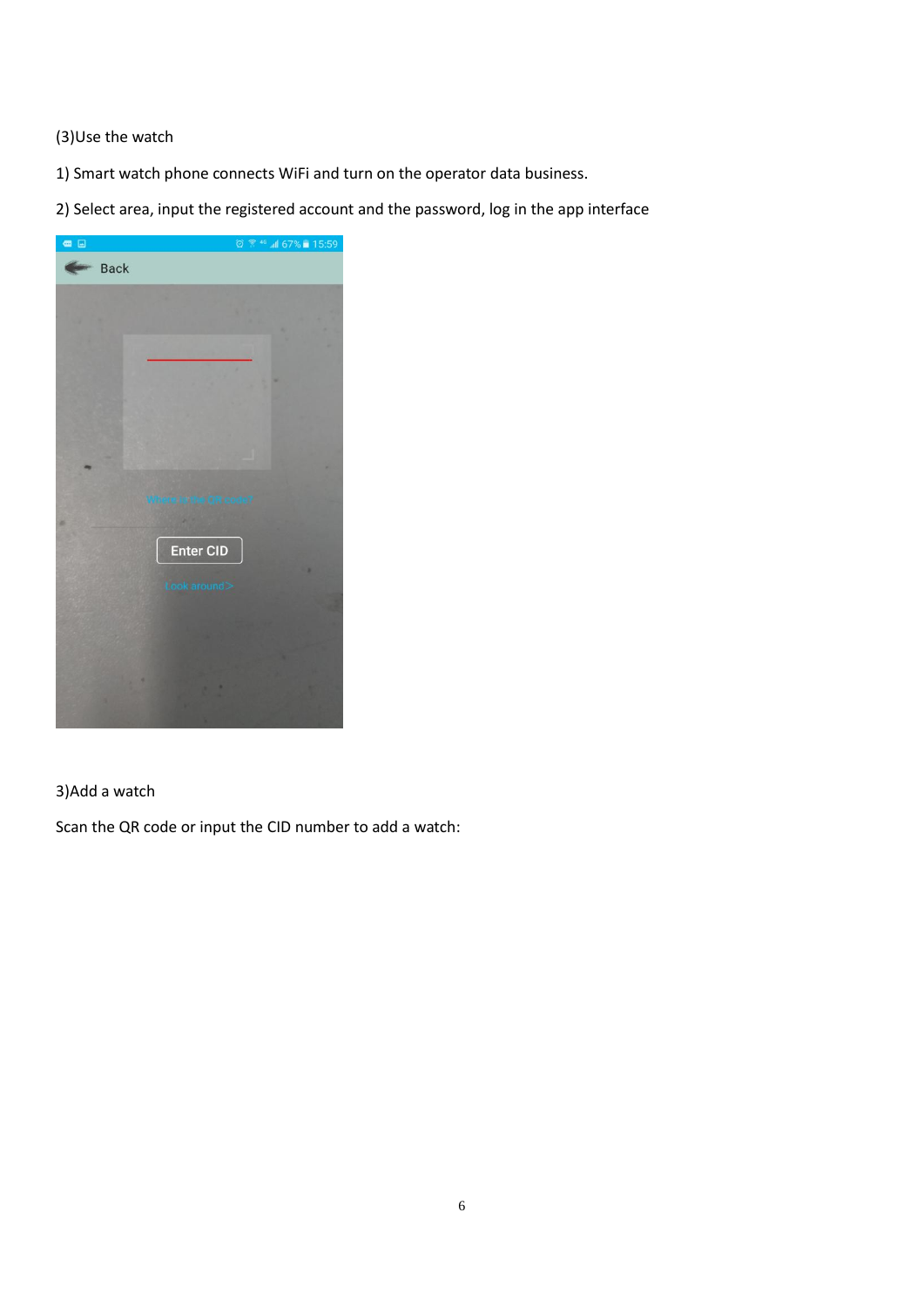



QR code is attached below;



※ This QR code is the watch ID, please kindly keep it for future reference. You also can find the QR code:

A.on the watch packing box;

B. on the back of the watch.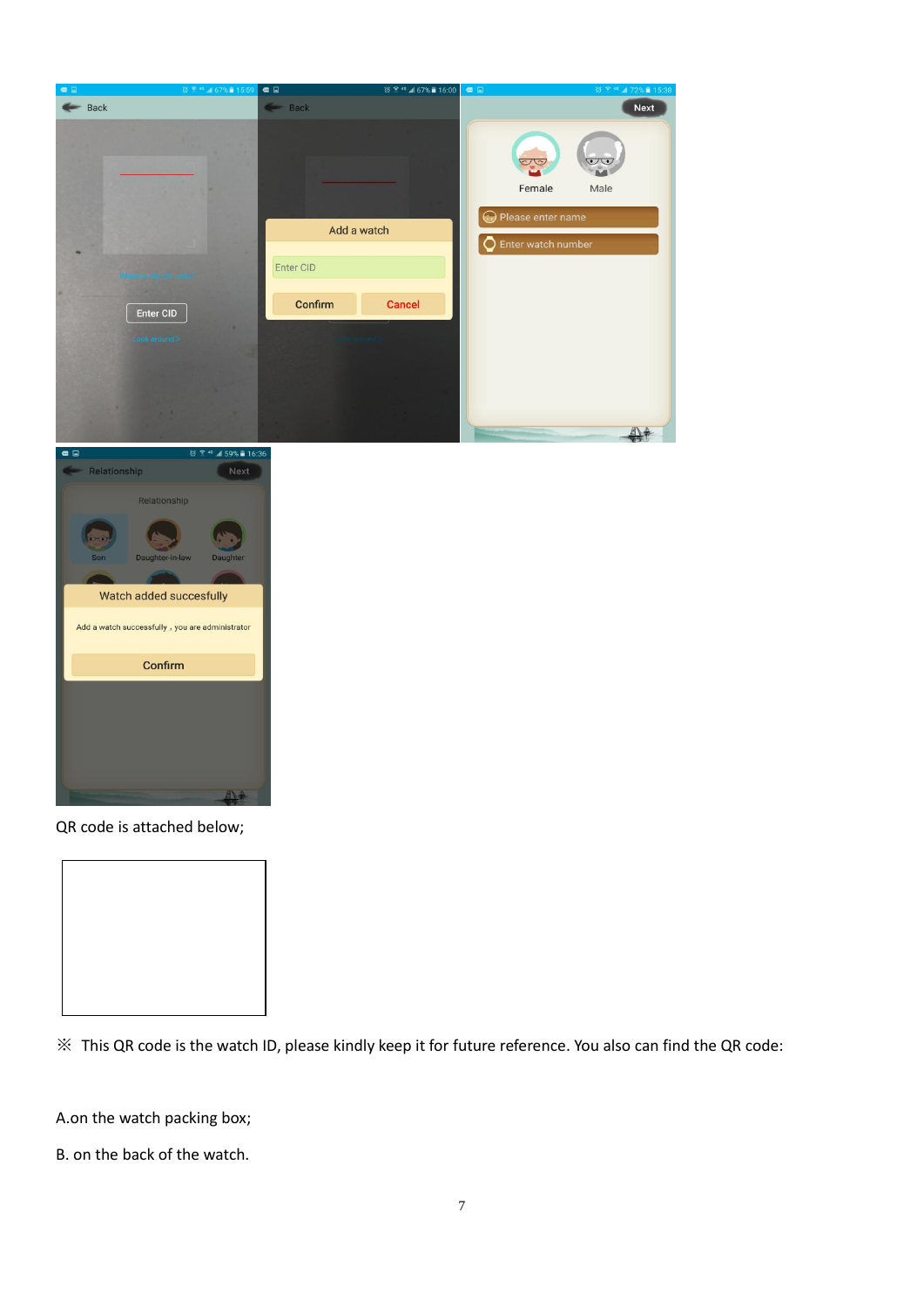※The first added account will be the super administrator of the watch, and has the priority to manage the watch.

#### **4.Main Functions**

After successfully added the watch, please tap the icon on the left top" ",choose the added watch.

(1) Image

Tap Image,you will see the interface of 'User Profile' where relevant information can be set for the watch user.

- (2) Call
- 1) For Android phone, enter Dial interface and tap Call;
- 2) For iPhone, tap Call directly
- (3) Voice chat

Go to "Voice chat" interface

1) Press and hold "Hold to talk" icon to send voice messages to the watch (limit 15 seconds for messages);

2) A red dot on the "Voice chat" iconof homepage is to remind you of checking audio messages from the watch.

You can check voice messages from the watch. (There will be system notifications of voice messages when the app runs in the background);



Voice monitor (for administrator only): Tap "Monitor"icon, system reminds monitor enabling… when dialing the watch, the watch will automatically answer without ringing or vibration. (Note: Smartphone can hear the voice around the watch, but the watch cannot hear the smartphone.)

(4) Management

- 1) Tap "Watch Avatar" to view or modify User Profile;
- 2) Tap "Family & Friends" toadd new members, view,edit or delete members of Family & Friends;
- 3) Tap "Fence list" to set the GEO fence (watch with GPS enabled); 5 GEO fences can be added;

4) Tap "Mute" to set class disables. Class start time, over time and repeat frequencies can be set. 5 class disables can be set;

- 5) Tap "Remote watch turn off" to turn off the watch;
- 6) Tap "Watch Tracking", the watch will ring for 1 minute, press any button to mute;
- 7) Tap "Location mode" to choose location modes: Smart mode or Manual mode;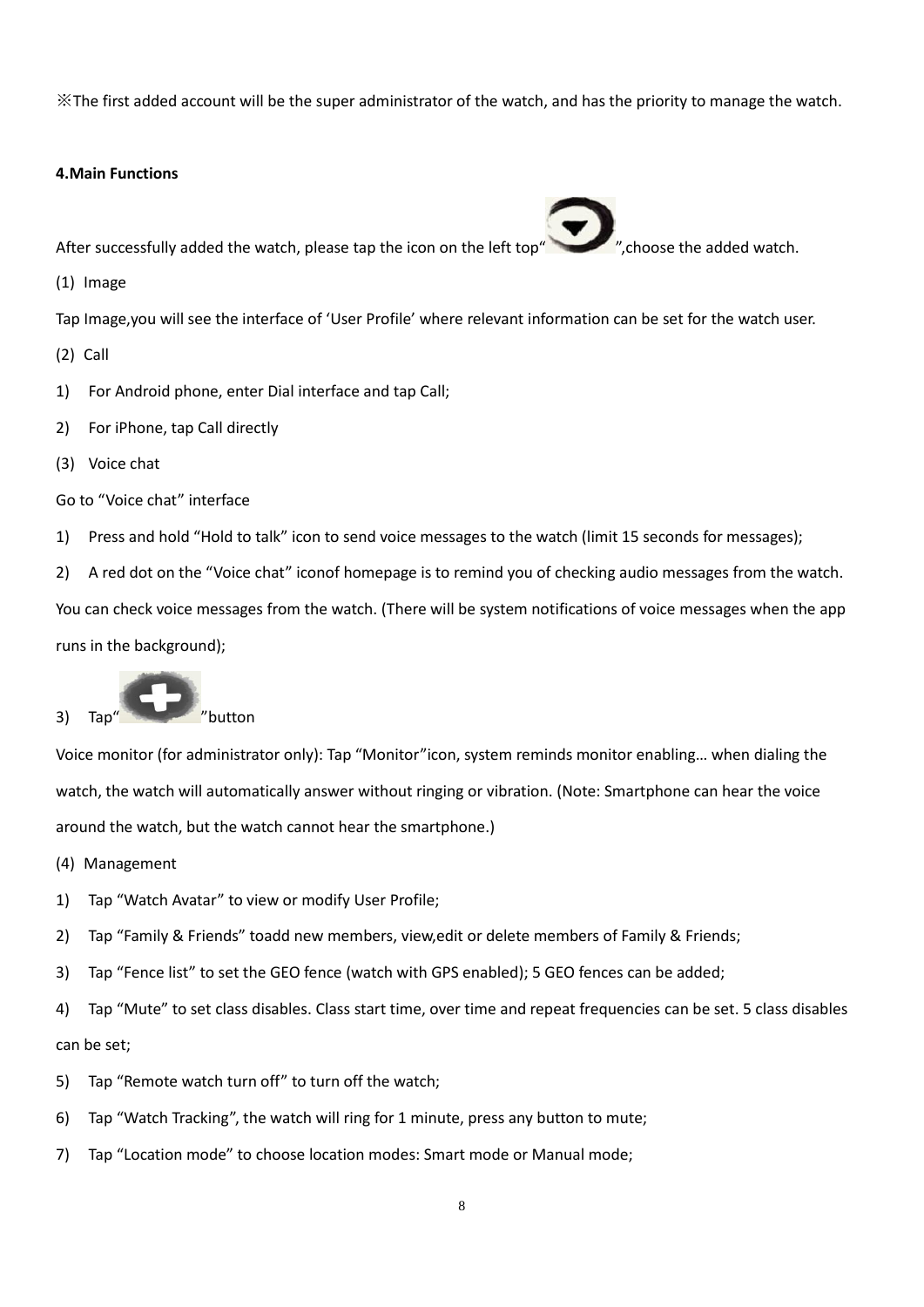8) Tap "Watch Alarm" to set up watch alarms, 5 alarms can be set.

(5) System Settings

1) Tap "Me" image, you can view or modify personal information.

2) Tap "About us" to view Feedback and License Agreement.

(6) Unbind

1) Long press the image to cancel followed watch, which means unbind the watch;

2) Tap "Management", enter "Family & Friends", select the administrator number, delete selected administrator number, confirm the deletion. (i.e. unbinding function)

## **5. Use the watch**

Use the mobile app to follow the watch, insert SIM card, switch on the watch and synchronize it to the server.

(1) Telephone

Only numbers added to "Family & Friends" can call the watch. And the watch also only can call the numbers in "Family & Friends".

1) Dial the phone

In standby mode,

- A. Tap "TEL1" button to enter the watch phonebook. Press "TEL1" to select the number; Press and hold "TEL 1" for 2 seconds to dial the selected number; During the call, press "Power" to hang up the phone; Press "Power" again to exit the phonebook.
- B. When the set "Family Member" calls the watch, press the "Power" button to answer; and press the "Power" button again to hang up.
- C. SOS

In standby mode, long press "SOS" button for about 3 seconds:

A. The watch will automatically send current location information to the "administrator" and "alternate administrator";

B. The watch will automatically dial in circle the numbers in "Family & Friends" until someone picks up or hangs up the call if the administrator cannot be reached;

- C. Press the "Power" buttonto hang up.
- 2) Voice Chat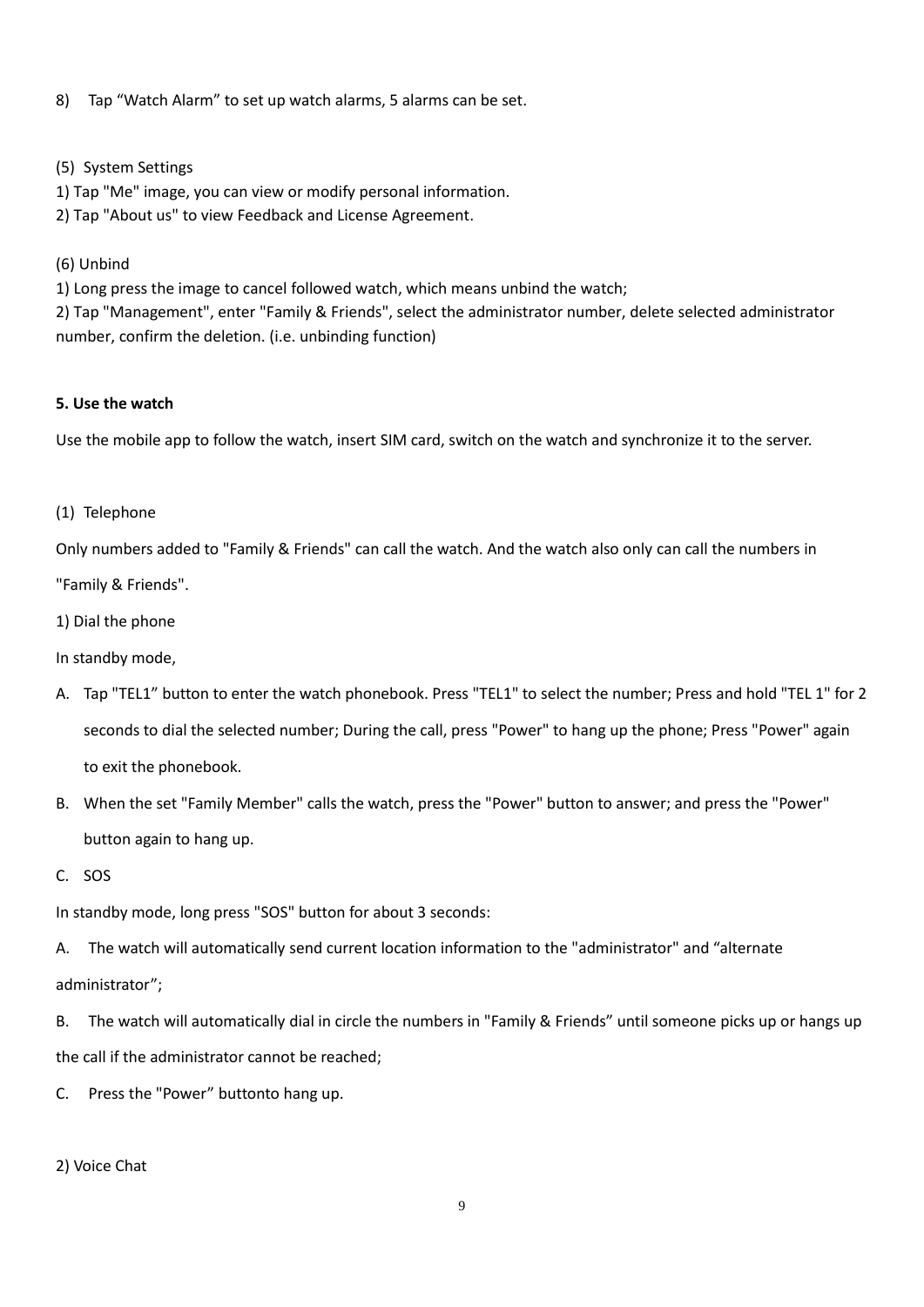A. To send voice messages

In standby mode, press "TEL2" to enter the phonebook. Press "TEL2" to select the phone number, long press "TEL2" for about 3 seconds to start voice recording.

a. During voice recording process, release the "Hold to talk" button to end recordingand automatically send audio messages to the selected number, and then back to voice chat directory. Press "TEL2" button to exit the voice chat directory.

b.Time limit of voice recording is 15 seconds. When the recording time reaches the upper limit, the recording will end and messages will be sent automatically. After sending the messages, it will return to voice chat directory. Press "TEL2" to exit the voice chat.

B. Voice chat reception

When there is a voice messagecoming, the watch shows voice chat icon , press TEL2 to start receiving and listen to voicemessage.

#### **6. Charging instructions and reminders**

Charge reminders

- (1) When charging the watch at the first time, please charge for more than 10 hours, next 2 times more than 8 hours, which ensures a good battery life.
- (2) The power adapter must be security-certified in order to avoid battery explosion or watch damage.
- **7. Contents**
- 1x USB Cable
- 1x User Manual

#### **8. Precautions**

- (1) Make sure the SIM card network is GSM ONLY;
- (2) Ensure that the SIM card comes with data function and caller ID display function;
- (3) Make sure that there is sufficient credit for the SIM card;
- (4) Make sure that the SIM card does not have a password (PIN1, etc.);
- (5) The SIM card must be inserted when the watch is off;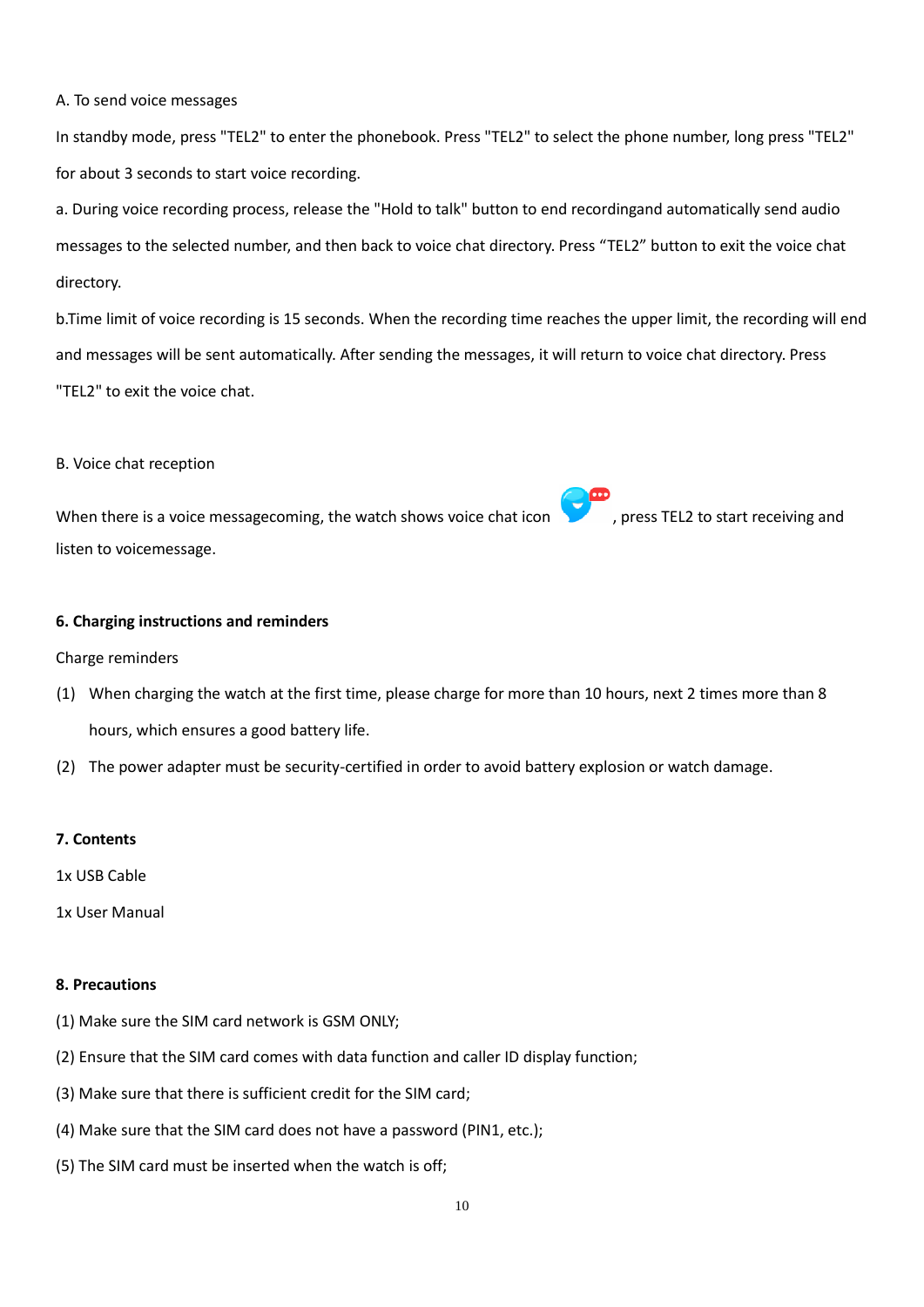(6)Please set the family member numbers in the mobile app before using the SOS button;

(7)Positioning functions does not workwhen the watch is power off, has no SIM card credit, or GSM network is out of service area.

#### **9. FAQ**

Q: How to switch on/off the watch?

A: (1)Press and hold the "Power" button for around 3 seconds. If the watch cannot boot, it may be caused by long-distance transportand watch rans out of power. Please recharge the watch and reboot.

(2) Remote switch off the watch via mobile app.

Q: Failed to scan QR code?

A: If failed to scan QR code, please move to a brighter place and retry, or adjust the distance between mobile lens and QR code.

Q: What O.S. does the watchsupport?

A: The watch supports iOS (V7.0 and above) and Android (V4.0 and above).

Q: When some phone numbers call the watchnumber, why cannot get it through?

A: In order to protect the privacy of the watch user, only numbers in "Family & Friends" can call the watch number.

Q: How to delete members?

A: Use administrator account to login the app, enter "Family & Friends", press and hold on the number to be deleted, on the pop-up menu select "delete".

Q: It's slow to receive voice messages sometimes.

A: Because the longer time the voiceis being recorded, the longer download time it needs.

Q: How to repeat listening voice message?

A: The watch doesn't support repeat listening because of limited memory. The voice messages will be deleted automatically after being played.

11